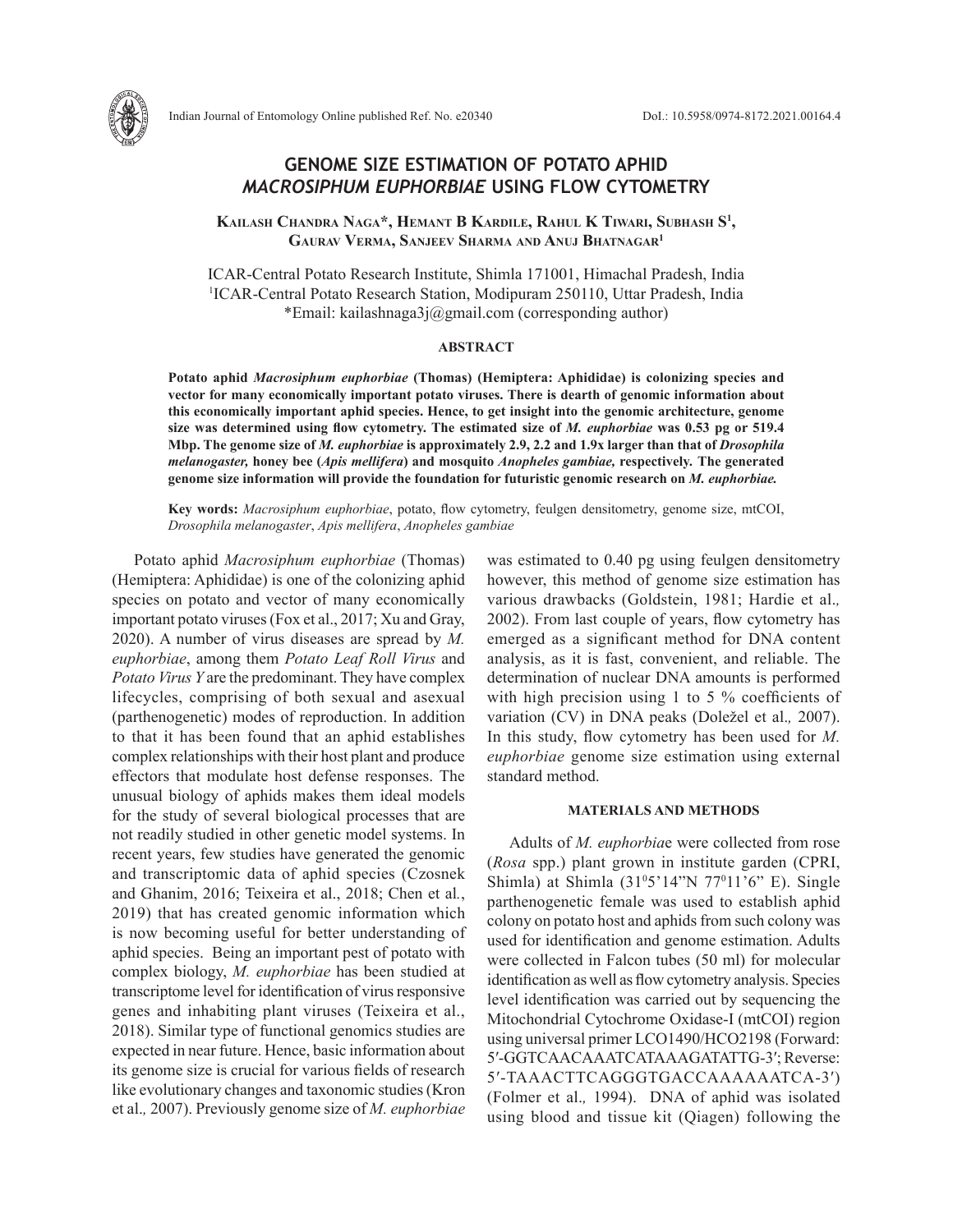manufacturer guidelines and quantified using NanoDrop 2000/2000c spectrophotometer (Thermo Fisher Scientific). The PCR reaction consist of 10 μl Emerald Amp GT master mix (2x), 1 μM of each forward and reverse primer, 1 μl of DNA templet  $(50$  ng/ μl) and the final volume of reaction was setup as 20 μl with nuclease free  $H_2O$ . PCR was performed at 94°C for 4 min as initial denaturation, 35 cycles of  $94^{\circ}$ C for 30 sec, 50 $^{\circ}$ C for 45 sec, 72<sup>o</sup>C for 1 min and a final extension was given with 72<sup>o</sup>C for 7 minutes. The visualization of PCR product was performed with 1% agarose gel and Qiaquick gel extraction kit (Qiagen) was used for purification. The PCR product after purification was cloned in ptz57R/T vector (thermos fisher scientific). Five positive clones were sequenced using genetic analyzer 3500 (ABI). Partial mtCOI sequences of *M. euphorbiae* were aligned in clustalW followed by construction of phylogenetic tree using Neighbor-Joining method (Saitou and Nei, 1987).

The samples for flow cytometry analysis were prepared as per the methodology given by the Doležel et al. (2007) with few modifications. About 10 adults *M. euphorbiae* were taken in 15 ml falcon and immersed in 1 ml of (modified hypopropidium iodide) HPI buffer. Tissues were homogenized in the 1 ml of modified HPI buffer (Krishnan et al., 1975) using the surgical blade. The homogenate was filtered through the 40-micron filters and incubated on ice under dark conditions with occasional shaking. Samples were analyzed on flow cytometer (BD FACS Canto II) by external standard method using chicken erythrocyte nuclei (CEN) (BD Biosciences, Cat No. 349523) as the external reference standard; and in three technical replicates, Data were recorded using the BD Facs Diva software. The genome size was estimated using the formula: 2C=2.5 x mean position of sample nuclei peak/ 2C mean position of CEN nuclei peak

## **RESULTS AND DISCUSSION**

The collected aphids were identified as *M. euphorbiae*  based on multiple sequence alignment with reference sequence (Fig. 1). The mtCOI sequence reveals 100% similarity with reference sequences (Accessions no. MT651328.1, KY323034.1, KY323033.1 etc.) at NCBI database and one representative mtCOI sequence of *M. euphorbiae* has been submitted at NCBI vide accession no. MT821481. Mean peak position of  $G_0G_1$  cells was 13,784 and mean position of 2C peak of CEN was 63948 (Fig. 2). Based on this mean position, nuclear DNA content for *M. euphorbiae* was estimated to be

0.53 pg and in terms of base pairs it was estimated to be 519.4 Mbp. The estimated genome size slightly varied with previous reports, earlier it was estimated to be 0.40 pg using scanning micro-densitometry (Finston et al*.,* 1995). It is reported that DNA amount has direct influence on duration of mitotic cycle and cell size, such phenotypic effects are called as 'nucleotypic' effects (Bennett, 1972) which denote the physico-mechanical properties of the nucleus, and it is assumed these can be attributed for slightly varied results. Many other factors can also affect genome size, such as accessory chromosomes fixation, polyploidy (Uozu et al*.,* 1997; Ullmann et al*.*, 2005), size of inrons (Moriyama et al*.*, 1998), transposable elements (Sanmiguel and Bennetzen, 1998; Vieira et al., 2002) and microsatellite presence (Warner and Noor, 2000) which needs to be instigated at cytological level. The genome size of *M. euphorbiae* (519.4 Megabase) is approximately 2.9x greater than that of *D. melanogaster* (176 Megabase) (Adams et al., 2000), 2.2x higher than that of honey



Fig. 1. Phylogenetic analysis of *M. euphorbiae* with reference sequences from NCBI. Multiple sequence alignment by clustal W followed by phylogenic tree construction using Neighbor-Joining method with 1000 bootstrap value



Fig. 2. The dot plot and bar graph of flow analysis; B, PI-Fig. 2. The dot plot and bar graph of now analysis; B, PI-fluorescence histogram of  $G0/G1$  and  $G2/M$  cells of M. euphorbiae. G2/M cells of *M. euphorbiae.*